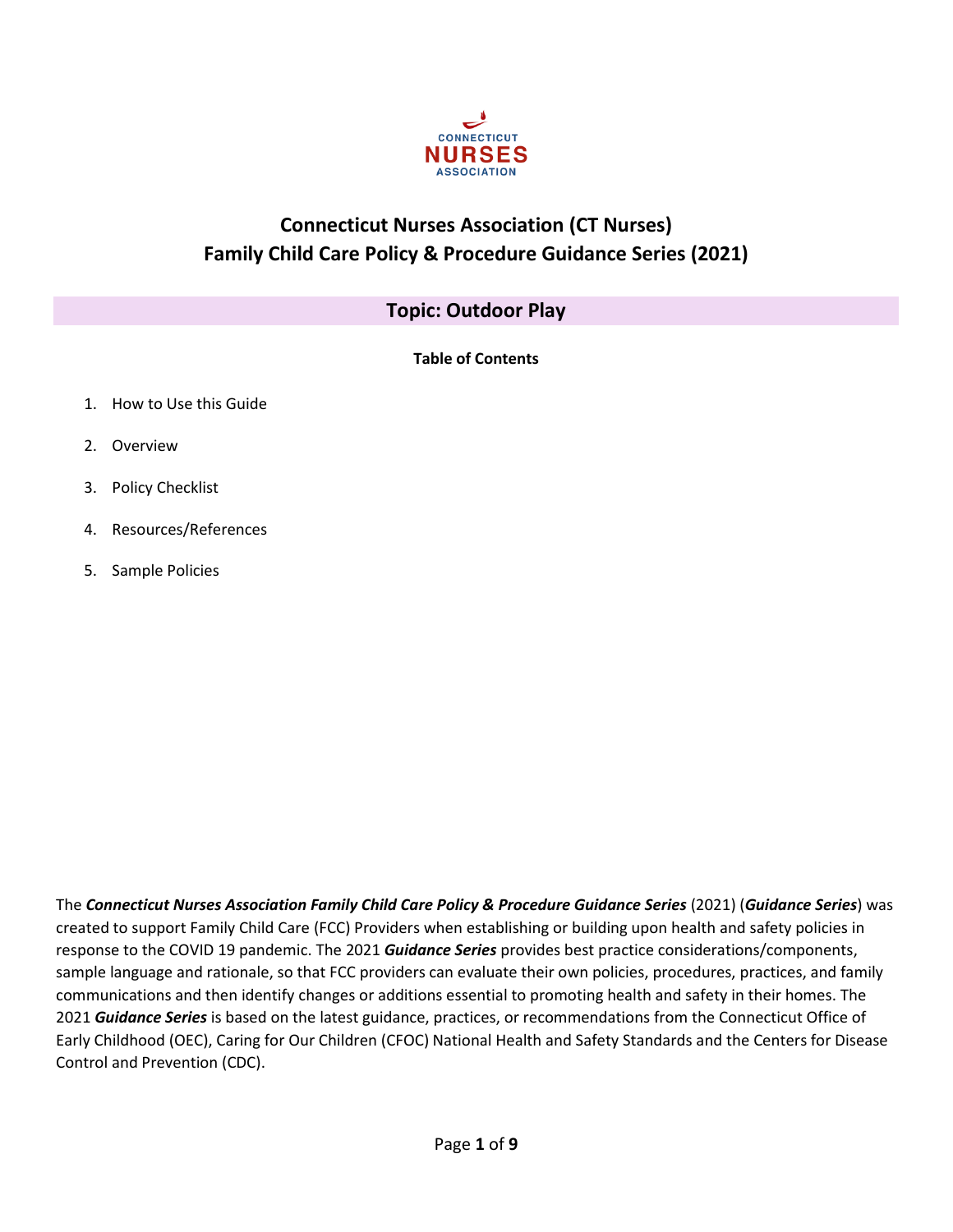### **1. HOW TO USE THIS GUIDE**

The *Connecticut Nurses Association (CT Nurses) Policy & Procedure Guidance Series* (2021) is a resource for FCC providers. Using research informed and evidence-based practices, the *Guidance Series* provides information to assist FCC providers in creating or strengthening their childcare policies, procedures, or practices. Additionally, the *Guidance Series* provides rationale, and answers "why" the information provided is an important component of the policy, procedure, or practice. In understanding 'why', we hope that FCC providers will apply this information when making decisions about how activities will be implemented in their FCC homes.

#### The *Guidance Series* documents are organized as follows

- Overview
	- o Provides a brief description of the specific topic being addressed.
- Policy Checklist
	- $\circ$  This section provides a comprehensive Checklist to assist in the development of, or build upon current policies, procedures, and best practices for FCC programs. The Checklist identifies best practice components/considerations, includes sample language and rationale so that FCC providers can evaluate their own policies, procedures, practices. The Checklist is based on the Connecticut Office of Early Childhood (OEC) Guidance, the Caring for Our Children (CFOC) National Health and Safety Standards and the Centers for Disease Control and Prevention (CDC.)
- Resources/References
	- o This section includes best practice resources and references.
- Sample Policies/Procedures
	- o Select policies and practices are provided in this section.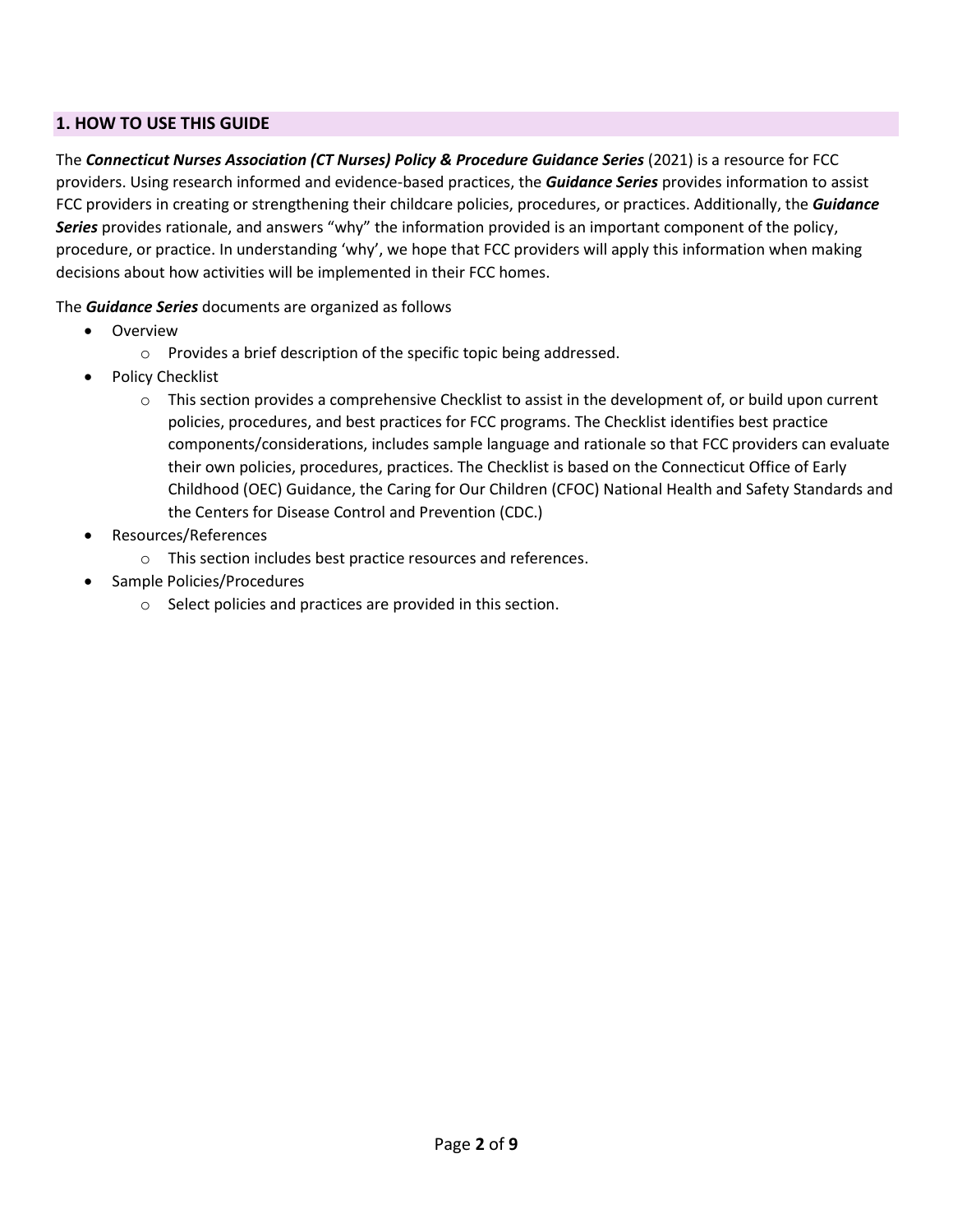### **2. OVERVIEW**

Outdoor play is important for young children as it offers them important health and developmental [benefits.](https://eclkc.ohs.acf.hhs.gov/learning-environments/supporting-outdoor-play-exploration-infants-toddlers/benefits-outdoor-play-exploration) Young children are more likely to engage in the kinds of vigorous, physical play that strengthens their hearts, lungs, and muscles because they tend to play harder and for longer periods of time when they are outside. Infants and toddler benefit from spending time outdoors as well. Regularly spending time outdoors increases opportunities to practice crawling, toddling, walking, climbing, and running freely. In addition to improving large motor skills, vigorous physical activity improves children's overall fitness level [\(ECLKC,](https://eclkc.ohs.acf.hhs.gov/learning-environments/supporting-outdoor-play-exploration-infants-toddlers/benefits-outdoor-play-exploration) 2019). Outdoor play and exploration [strengthens](https://eclkc.ohs.acf.hhs.gov/learning-environments/supporting-outdoor-play-exploration-infants-toddlers/going-outside-strengthens-childrens-development-learning) children's [learning.](https://eclkc.ohs.acf.hhs.gov/learning-environments/supporting-outdoor-play-exploration-infants-toddlers/going-outside-strengthens-childrens-development-learning) Playing outside helps to increase creativity, imagination, as well as social interactions between children. To support these healthy benefits, it is important that FCC providers put in place policies and processes to support safe outdoor play. These policies and processes should include: 1) active supervision; 2) health, first aid and medication administration; 3) monitoring for safe weather-related conditions; 4) considerations for creating safe and stimulating outdoor play spaces; and 5) inspection of outdoor play areas and equipment.

#### **1. Active Supervision**

Active supervision is a strategy that helps to ensure safety and positive play experiences by children. Since children should never be left unattended, active supervision by FCC providers requires focused attention and intentional observation. Strategies to actively supervise children while they are outdoors includes

- Placing yourself so you can see and hear all the children.
- Watching, counting, and listening at all times.
- Setting up the outdoor play environment so that allows you to supervise by sight and sound.

#### **2. Health, first aid and medication administration**

Outdoor environments can provide children with wonderful opportunities to engage with nature. Learning about insects, plants, animals, and other interesting things in nature can also present challenges, especially for those children who may be allergic to them. In cases of accidents or injuries, such as falling or being stung by an insect, FCC providers should ensure that they are familiar with each child's health concerns so that they can respond in a safe, effective, and efficient manner. In Connecticut, FCC providers are required to maintain a current certification in First Aid for Daycare, and Cardiopulmonary Resuscitation (CPR). During outdoor play, First Aid Kits, and emergency medications (such as EpiPens) should always be readily available and kept out of reach of children.

It is important that FCC providers communicate with families about outdoor play policies and processes, so that they can provide any over the counter or prescribed medications, ointments, etc., for use on, or to be given to children (for example, sunscreen lotions, EpiPens, Inhalers, etc).

#### **3. Monitoring for safe weather-related conditions**

FCC providers should monitor weather-related conditions and adjust outdoor time accordingly to protect children from harm caused by adverse weather. Use a tool, such as the [Child Care Weather Watch](https://www.c-uphd.org/documents/wellness/weatherwatch.pdf) to guide your adjustments, and ensure that children wear appropriate clothing and/or appropriate shelter is provided for the weather conditions. Weather that poses a significant health risk includes wind chill factor below -15°F (-26°C) and heat index at or above 90°F (32°C), as identified by the [National Weather Service.](https://www.weather.gov/safety/heat) Monitoring air quality is also important. Information about air quality can be found at [https://www.airnow.gov.](https://www.airnow.gov/)

#### **4. [Considerations for Creating Safe and Stimulating Outdoor Play Spaces](https://eclkc.ohs.acf.hhs.gov/learning-environments/supporting-outdoor-play-exploration-infants-toddlers/considerations-creating-safe-stimulating-outdoor-play-spaces)**

Outdoor learning environments include age-appropriate equipment, materials, supplies, and physical space. Safe outdoor play spaces for children requires careful planning and monitoring. Understanding that children of different ages have different developmental needs and abilities, FCC providers should ensure that there is a variety of outdoor play equipment so everyone can have fun, while being safe. Some general safety guidelines include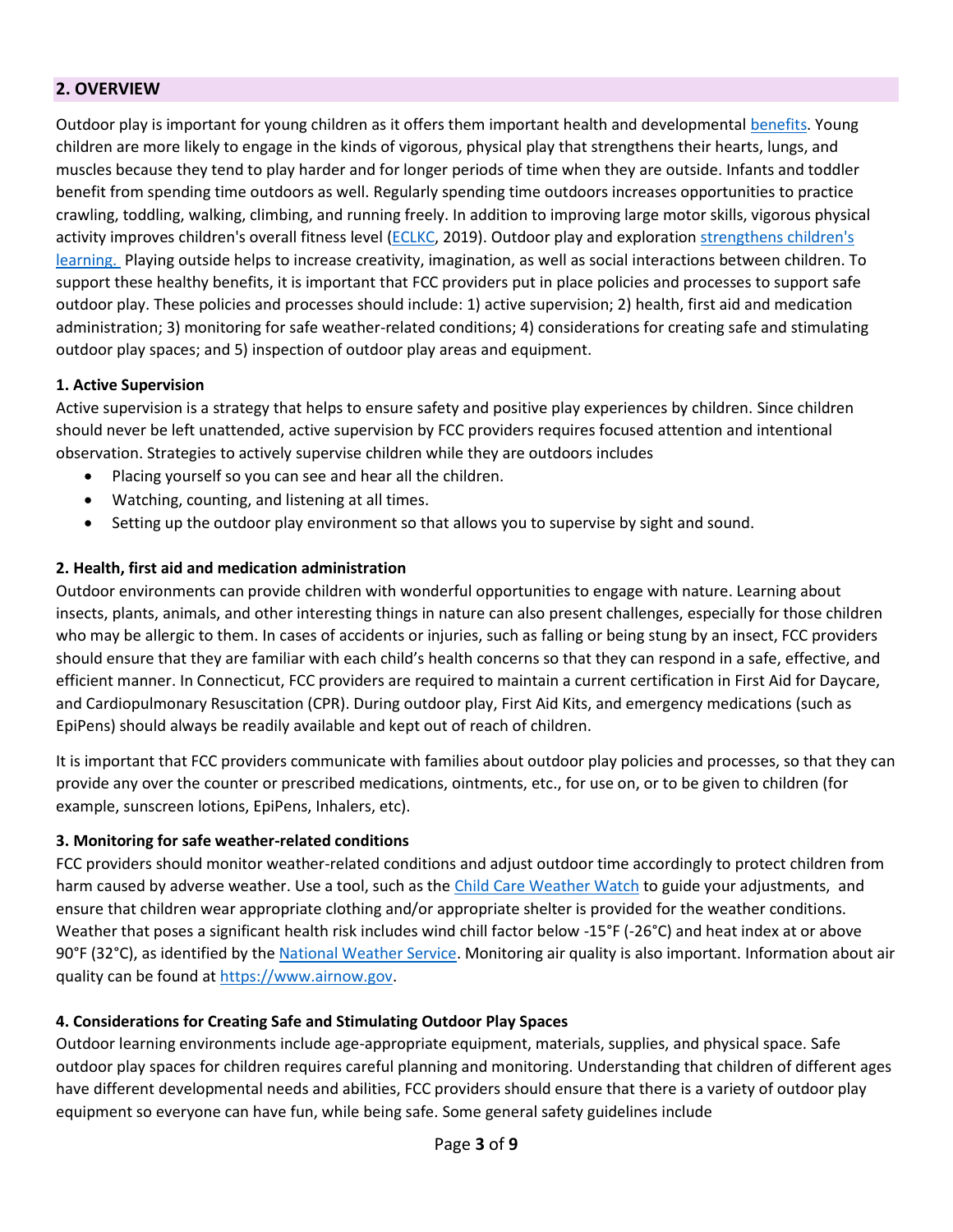- "Covering sand boxes when not in use so animals will not use them as a litter box.
- Providing some shade in the play space, either from natural sources like trees or from a tent, awning, or other shelter.
- Placing metal playground equipment, such as platforms and slides, in the shade to prevent burns.
- Placing equipment that has moving parts, such as swings, on the outside of the play area and teach children to stay away from the front and back of the swing area.
- Never attaching any ropes or cords to play equipment.
- Safely anchoring to the ground permanent outdoor equipment such as swing sets or climbers.
- Being sure that all outdoor play areas are fenced, especially near a street, parking lot, pond, well, or railroad track.
- Surrounding electrical appliances in the play area, such as air conditioners, with fences so children cannot reach them.
- Removing gas grills from outdoor play areas.
- Keeping gates closed and install childproof latches.
- Locking storage sheds, barns, and garages" [\(Childcare, 2021\)](https://childcare.extension.org/basic-tips-to-keep-children-in-child-care-safe-outdoors/Connecticut%20Office%20of%20Early%20Childhood).

#### **5. [Inspection of Outdoor Play](https://eclkc.ohs.acf.hhs.gov/health-services-management/caring-our-children-basics/inspection-indoor-outdoor-play-areas-equipment) Areas, Surfaces, and Equipment**

- Play Areas: When providing children with safe opportunities for active outdoor play and nature exploration, it is important that FCC providers inspect outdoor play areas, equipment, surfaces, and toys, before they are used by children. When regular inspection of surface and play equipment results in identification of broken, worn, or missing parts, FCC providers must remove, repair, or replace items immediately.
- Surfaces and Equipment: Falls are the number one cause of injuries for children and outdoor play spaces, or playgrounds are included in the places where they occur. In addition to active supervision, and proper spacing, th[e National Recreation and Park Association](https://www.zeager.com/content/uploads/2015/12/DirtyDozen_Final.pdf) recommends that "the surface or ground under and around ageappropriate structures and equipment are soft enough to cushion a fall." Improper surfacing material under playground equipment is the leading cause of playground-related injuries. Therefore, FCC providers should incorporate age-appropriate structures, with shock absorbing surfacing in their safe planning for outdoor play. FCC providers must also ensure that equipment and structures are properly installed initially, and then maintained on a regular basis.

#### **Important Note:**

During COVID-19, the Office of Early Childhood (OEC) provided some general (for example, mask wearing and physical distancing) and cleaning [Guidance](https://www.ctoec.org/wp-content/uploads/2020/06/OEC-Child-Care-Home-Based-Guide.pdf) for family child care (FCC) providers for outdoor play. This information is found in the *[Guidance for Family Child Care Homes: During COVID-19](https://www.ctoec.org/wp-content/uploads/2020/06/OEC-Child-Care-Home-Based-Guide.pdf)*.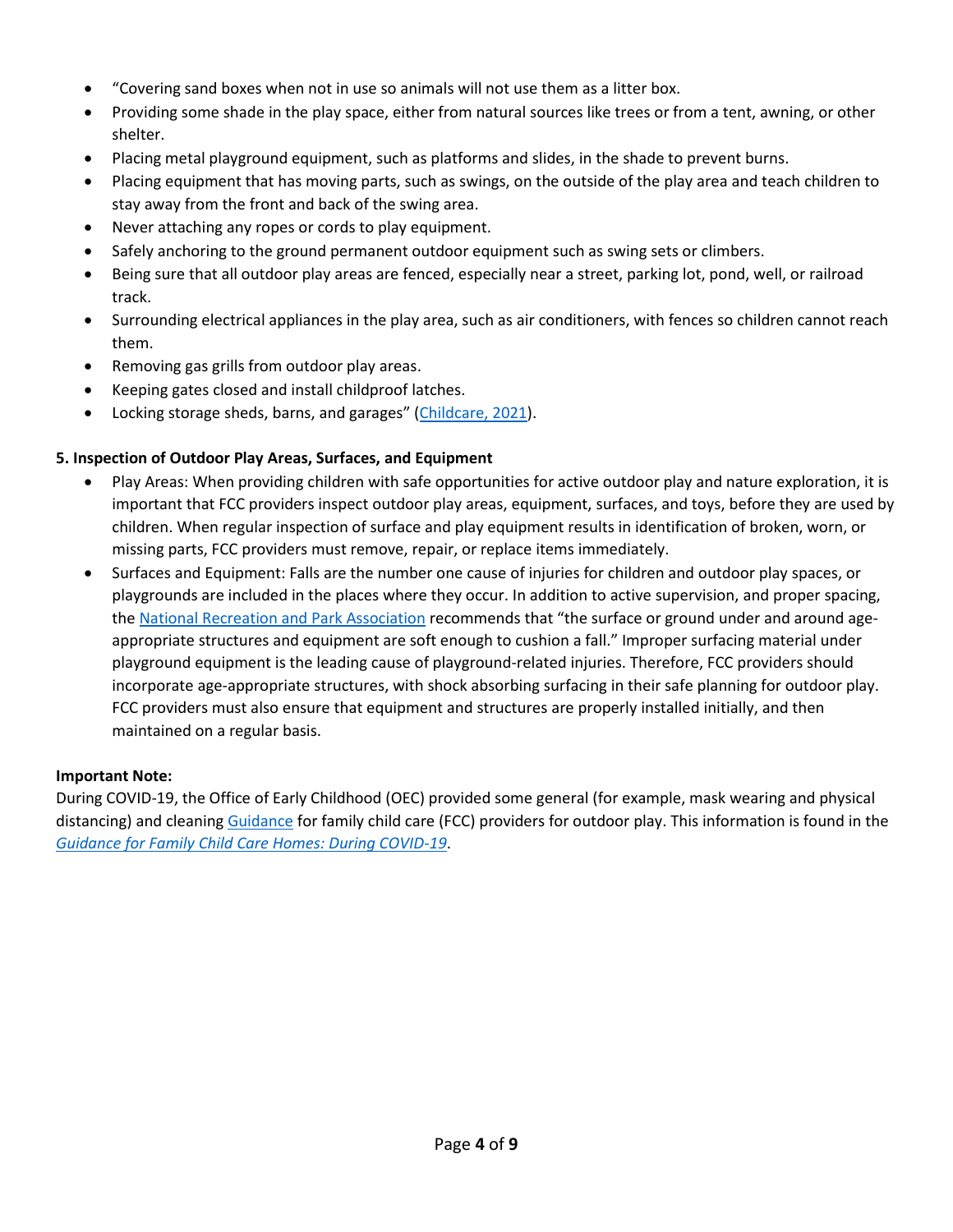# **3. POLICY CHECKLIST**

|              | <b>CONSIDERATIONS</b>                   |                                                                                                                                                                                                                                                                                                                                                                                                                                                                                                                                                                                   |                                                                                                                                                                                                                                                                                                                                                                                                                                                                                                                                                                                                                                                                                                                                                                                                                                                                                                                                                                                                                                                                                                                                                                                                                                                                                                                                                                                                                                                                                                     |  |  |
|--------------|-----------------------------------------|-----------------------------------------------------------------------------------------------------------------------------------------------------------------------------------------------------------------------------------------------------------------------------------------------------------------------------------------------------------------------------------------------------------------------------------------------------------------------------------------------------------------------------------------------------------------------------------|-----------------------------------------------------------------------------------------------------------------------------------------------------------------------------------------------------------------------------------------------------------------------------------------------------------------------------------------------------------------------------------------------------------------------------------------------------------------------------------------------------------------------------------------------------------------------------------------------------------------------------------------------------------------------------------------------------------------------------------------------------------------------------------------------------------------------------------------------------------------------------------------------------------------------------------------------------------------------------------------------------------------------------------------------------------------------------------------------------------------------------------------------------------------------------------------------------------------------------------------------------------------------------------------------------------------------------------------------------------------------------------------------------------------------------------------------------------------------------------------------------|--|--|
| <b>Items</b> |                                         | Sample Language                                                                                                                                                                                                                                                                                                                                                                                                                                                                                                                                                                   | <b>Regulations/Rationale</b>                                                                                                                                                                                                                                                                                                                                                                                                                                                                                                                                                                                                                                                                                                                                                                                                                                                                                                                                                                                                                                                                                                                                                                                                                                                                                                                                                                                                                                                                        |  |  |
|              | Outdoor Play<br>Time                    | We go outside every day to play<br>$\bullet$<br>(weather permitting)<br>In the mornings between<br>$\circ$<br>am and $\_\_\$ am<br>In the afternoon between<br>$\circ$<br>pm and ___ pm                                                                                                                                                                                                                                                                                                                                                                                           | <b>Flexible and Balanced Schedule: FCC Regulations</b><br>The provider shall develop and implement a written schedule<br>that is flexible, with time for free choice play, outdoor play,<br>snacks, meals and a rest period.                                                                                                                                                                                                                                                                                                                                                                                                                                                                                                                                                                                                                                                                                                                                                                                                                                                                                                                                                                                                                                                                                                                                                                                                                                                                        |  |  |
|              | Supervision                             | Children are always supervised<br>$\bullet$<br>during outdoor play, as well as<br>during our transitions to and from<br>the outdoors.                                                                                                                                                                                                                                                                                                                                                                                                                                             | <b>Supervision: FCC Regulations</b><br>Supervision means guidance of the children's behavior and<br>activities to insure their health, safety, and wellbeing. It is done<br>by a provider who is within effective sight or sound of the<br>children. Monitoring devices shall not replace supervision by<br>the provider.<br>Family child care providers are responsible for the supervision<br>$\bullet$<br>of the children at all times, indoors, outdoors, and on<br>excursions. The provider shall be either indoors or outdoors<br>with all children in care unless an approved staff is present to<br>provide supervision.                                                                                                                                                                                                                                                                                                                                                                                                                                                                                                                                                                                                                                                                                                                                                                                                                                                                    |  |  |
|              | Health: First<br>Aid and<br>Medications | All staff at our FCC are certified in<br>$\bullet$<br>First Aid and Cardiopulmonary<br><b>Resuscitation (CPR)</b><br>During outdoor play, First Aid Kits<br>$\bullet$<br>and emergency medications (such<br>as EpiPens) are always readily<br>available and kept out of reach of<br>children.<br>Families must provide all over the<br>$\bullet$<br>counter or prescribed<br>medications, ointments, etc., for<br>use on or to be given to child(ren)<br>(for example, sunscreen lotions,<br>EpiPens, Inhalers, etc). Please<br>refer to our medication<br>administration policy. | <b>First Aid Supplies: FCC Regulations</b><br>The provider shall have at least one portable, readily accessible<br>first aid kit whenever children are in care, including during field<br>trips.<br>Each kit shall be a closed container for storing first aid supplies,<br>$\bullet$<br>accessible to the providerat all times but out of the reach of<br>children.<br>First aid kits shall be restocked after use. The first aid kit shall<br>$\bullet$<br>contain at least the following first aid supplies<br>(1) Assorted sizes of non-medicated adhesive strips;<br>(2) Sterile, individually wrapped, three or four inch gauze squares;<br>(3) A two inch gauze roller bandage;<br>(4) One roll of hypoallergenic adhesive tape;<br>(5) Scissors;<br>(6) Tweezers;<br>(7) Two instant cold packs;<br>(8) A non-glass thermometer to measure a child's temperature;<br>(9) Disposable, nonporous gloves; and<br>(10) Cardiopulmonary resuscitation mouth barrier.<br><b>First Aid Supplies for Field Trips</b><br>In addition to the First Aid Supplies requirements, for field trips<br>the first aid kit shall also include the following first aid supplies<br>$(1)$ Water;<br>(2) Reliable communication device;<br>(3) Liquid soap;<br>(4) Emergency contact numbers for each child;<br>(5) Any medication and items needed for the administration of<br>medication, if the family child care home engages in the administration of<br>medication; and<br>(6) Plastic bags, for storage. |  |  |
|              | Weather                                 | Time outdoors will be adjusted<br>$\bullet$<br>due to extreme hot or cold                                                                                                                                                                                                                                                                                                                                                                                                                                                                                                         | CFOC: 3.1.3.2: Playing Outdoors                                                                                                                                                                                                                                                                                                                                                                                                                                                                                                                                                                                                                                                                                                                                                                                                                                                                                                                                                                                                                                                                                                                                                                                                                                                                                                                                                                                                                                                                     |  |  |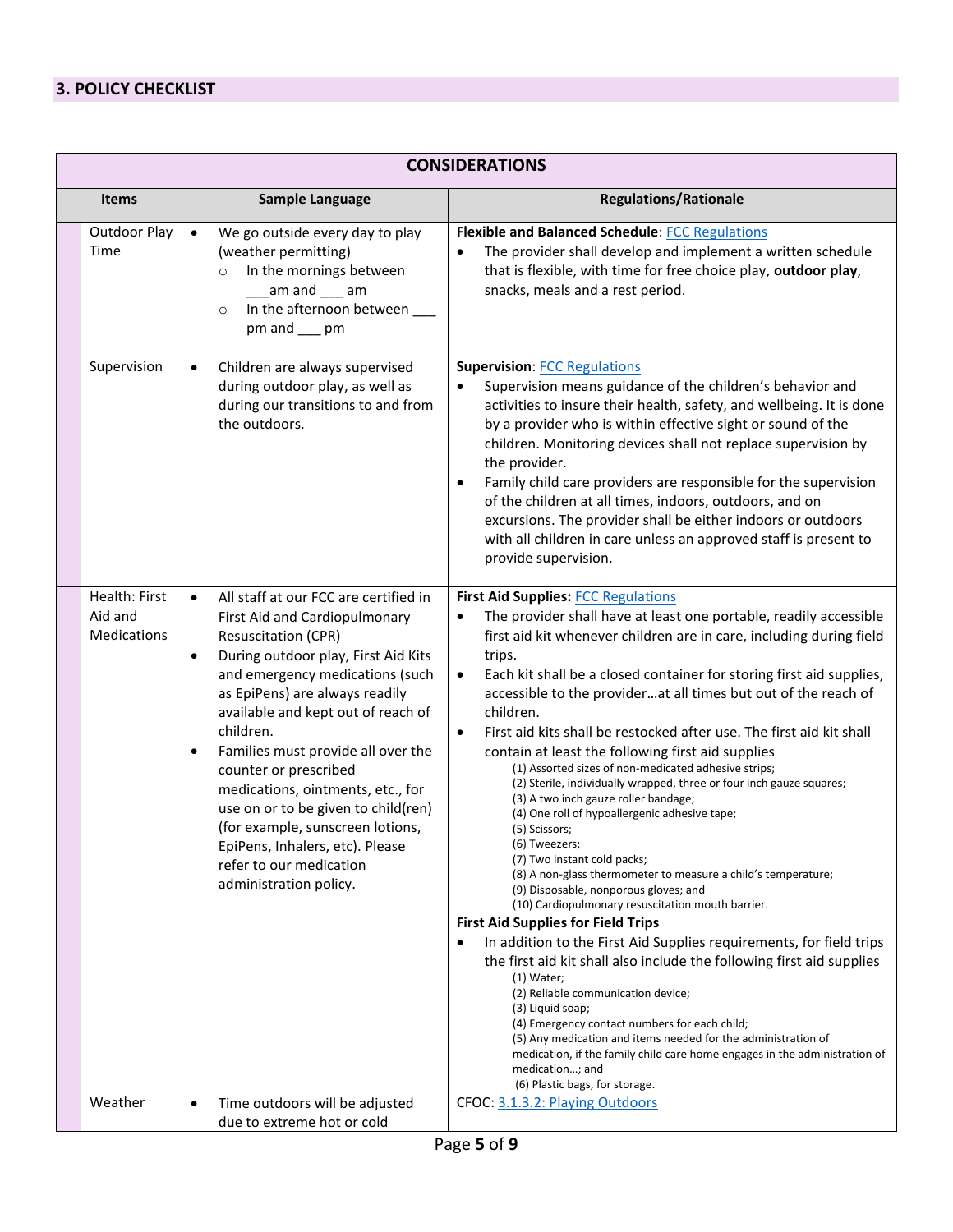|  |                       | temperatures, thunderstorms,<br>blizzards, lightening, threatening<br>weather, air quality, etc.<br>Children will not be taken outside<br>$\bullet$<br>when the temperature is below<br>degrees or rise above ___<br>degrees.<br>Indoor play will be provided<br>$\bullet$<br>whenever outdoor play is not<br>provided.<br>Please send additional,<br>$\bullet$<br>appropriate outdoor clothing with<br>your child(ren) every day.                       | Children should play outdoors when the conditions do not pose<br>$\bullet$<br>any concerns for health and safety such as a significant risk of<br>frostbite or heat-related illness. Caregivers/teachers must<br>protect children from harm caused by adverse weather,<br>ensuring that children wear appropriate clothing and/or<br>appropriate shelter is provided for the weather conditions.<br>Weather that poses a significant health risk includes wind chill<br>factor below -15°F (-26°C) and heat index at or above 90°F<br>(32°C), as identified by the National Weather Service (NWS).<br>FCC providers can check for weather conditions through local<br>$\bullet$<br>media outlets, including local e-mail and text messaging<br>weather alerts.<br>The National Weather Service (NWS) provides up-to-date<br>$\bullet$<br>weather information on all advisories and warnings. It also<br>provides safety tips for caregivers/teachers to use as a tool in<br>determining when weather conditions are comfortable for<br>outdoor play (www.nws.noaa.gov/om/heat/index.shtml).                                                                                                                                                                                                                                                                                                                                                                                                                                                         |
|--|-----------------------|----------------------------------------------------------------------------------------------------------------------------------------------------------------------------------------------------------------------------------------------------------------------------------------------------------------------------------------------------------------------------------------------------------------------------------------------------------|-----------------------------------------------------------------------------------------------------------------------------------------------------------------------------------------------------------------------------------------------------------------------------------------------------------------------------------------------------------------------------------------------------------------------------------------------------------------------------------------------------------------------------------------------------------------------------------------------------------------------------------------------------------------------------------------------------------------------------------------------------------------------------------------------------------------------------------------------------------------------------------------------------------------------------------------------------------------------------------------------------------------------------------------------------------------------------------------------------------------------------------------------------------------------------------------------------------------------------------------------------------------------------------------------------------------------------------------------------------------------------------------------------------------------------------------------------------------------------------------------------------------------------------------------------|
|  | Outdoor play<br>space | $\bullet$<br>All outdoor play spaces are<br>enclosed and inspected daily for<br>basic health and safety.<br>The location of our outdoor play<br>$\bullet$<br>space includes the<br>Back yard<br>Front yard<br>Side of the house                                                                                                                                                                                                                          | <b>Outdoor play space: FCC Regulations</b><br>There must be sufficient indoor and outdoor play space to<br>ensure appropriate activities, safety, and comfort for the<br>children at the facility.<br>When outdoor play space does not exist at the facility, the<br>٠<br>provider shall identify alternate outdoor play space and<br>develop a written plan that ensures the safe transportation of<br>children to and from the alternate outdoor play space.<br>The outdoor play space shall be protected from traffic, bodies<br>٠<br>of water, gullies, and other hazards by barriers that bar access<br>to such hazards and are safe for children.                                                                                                                                                                                                                                                                                                                                                                                                                                                                                                                                                                                                                                                                                                                                                                                                                                                                                             |
|  | Outdoor<br>Activities | Outdoor activities at our Family<br>$\bullet$<br>Child Care includes<br>Playscape<br>$\circ$<br>Playhouse<br>$\circ$<br><b>Water Play</b><br>$\circ$<br>Sandboxes<br>$\circ$<br>Swings<br>$\circ$<br>Garden<br>$\circ$<br>Other<br>$\circ$<br>Play equipment and protective<br>$\bullet$<br>surfacing have been appropriately<br>chosen and properly installed, so<br>that all children in our care can<br>have opportunities to safely play<br>outside. | <b>Bodies of Water for Play: FCC Regulations</b><br>When there is a swimming pool or any other body of water at<br>the facility or near enough to the facility to attract or be<br>accessible to children at any time of the year, there shall be a<br>sturdy fence or barrier, four feet high or higher, which totally<br>and effectively bars access to the water by the children.<br>All entries and exits through such fence or barrier shall have<br>٠<br>self-closing, self-latching devices or locks.<br>When an outside wall of the facility that serves as one side of<br>٠<br>the fence or barrier to the body of water has a doorway, such<br>doorway shall remain locked.<br>Shallow wading pools that are not fenced shall be emptied<br>$\bullet$<br>after each use and shall not collect water.<br>Decorative ponds, fish ponds, fountains or similar bodies of<br>$\bullet$<br>water that do not have a fence or barrier, must be completely<br>covered with a childproofing gate or other barrier to prevent<br>access to children.<br>No child in care shall be permitted in a hot tub, spa or sauna.<br>٠<br><b>Sufficient Play Equipment: FCC Regulations</b><br>There shall be a sufficient quantity and variety of indoor and<br>$\bullet$<br>outdoor equipment which is appropriate to the needs of the<br>children, their developmental levels and interests and is<br>available for their use.<br>There shall be equipment that encourages large and fine<br>٠<br>muscle activity, solitary and group play and quiet play. |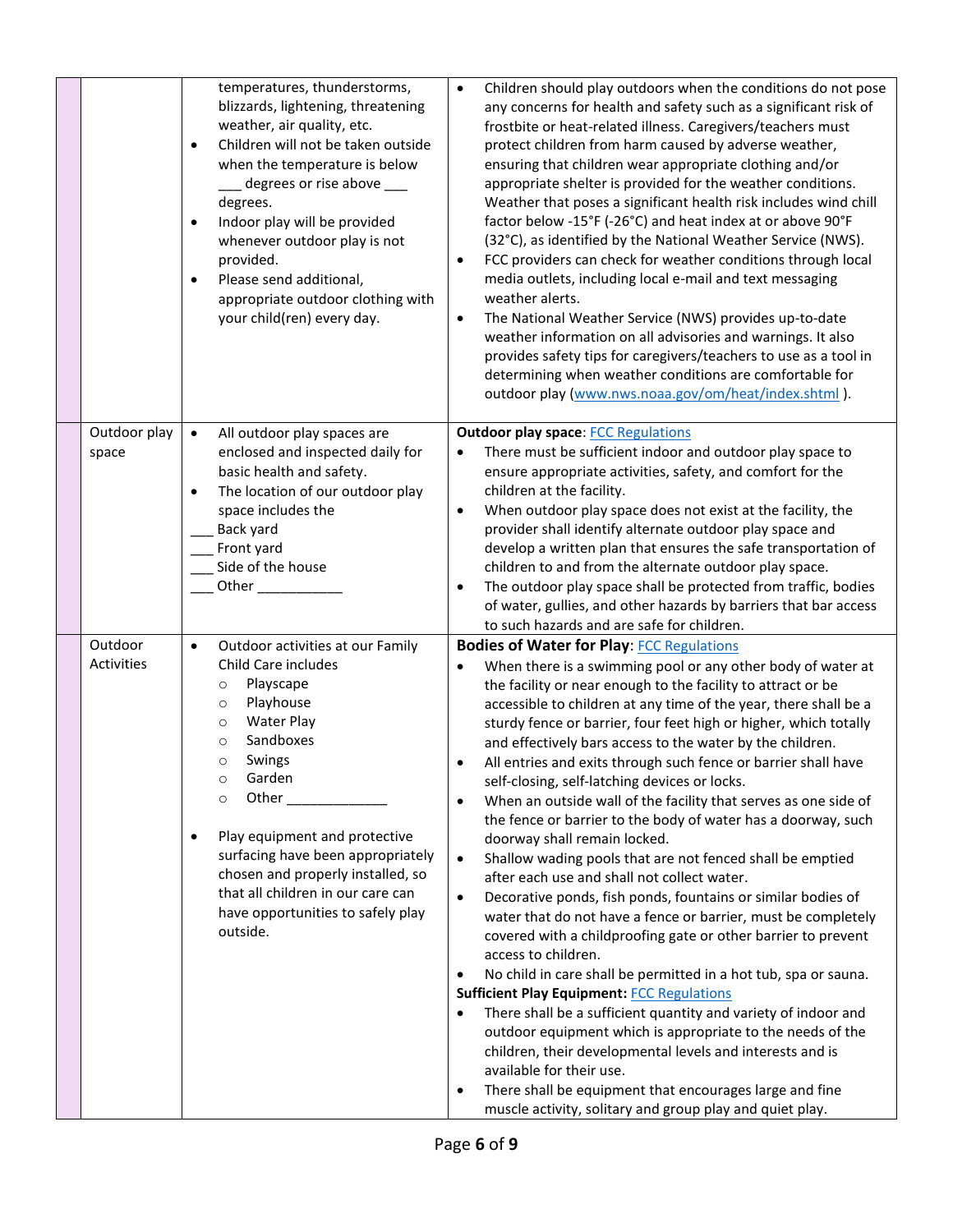|                                                                    |                                                                                                                                                                 | All manufacturer guidelines shall be followed for furniture,<br>equipment and any toy that is accessible to children.<br>Any furniture, equipment or toy that has been identified by the<br>United States Consumer Product Safety Commission as unsafe<br>or subject to recall shall be removed from the facility or<br>repaired as indicated.                                                                                                                                                                                                                                                                                                             |
|--------------------------------------------------------------------|-----------------------------------------------------------------------------------------------------------------------------------------------------------------|------------------------------------------------------------------------------------------------------------------------------------------------------------------------------------------------------------------------------------------------------------------------------------------------------------------------------------------------------------------------------------------------------------------------------------------------------------------------------------------------------------------------------------------------------------------------------------------------------------------------------------------------------------|
| Inspection of<br>Outdoor Play<br>Spaces,<br>Surfaces,<br>Equipment | We conduct health and safety<br>inspection of the following before they<br>are used by our children<br>Play spaces<br><b>Surfaces</b><br>$\bullet$<br>Equipment | <b>Outdoor play space: FCC Regulations</b><br>There must be sufficient indoor and outdoor play space to<br>ensure appropriate activities, safety, and comfort for the<br>children at the facility.<br>When outdoor play space does not exist at the facility, the<br>$\bullet$<br>provider shall identify alternate outdoor play space and<br>develop a written plan that ensures the safe transportation of<br>children to and from the alternate outdoor play space.<br>The outdoor play space shall be protected from traffic, bodies<br>of water, gullies, and other hazards by barriers that bar access<br>to such hazards and are safe for children. |

#### **Important Note:**

During COVID-19, the Office of Early Childhood (OEC) provided some general (for example, mask wearing and physical distancing) and cleaning [Guidance](https://www.ctoec.org/wp-content/uploads/2020/06/OEC-Child-Care-Home-Based-Guide.pdf) for family child care (FCC) providers for outdoor play. This information is found in the *[Guidance for Family Child Care Homes: During COVID-19](https://www.ctoec.org/wp-content/uploads/2020/06/OEC-Child-Care-Home-Based-Guide.pdf)*. FCC providers should consider updating their outdoor play policy and processes to include these requirements and recommendations.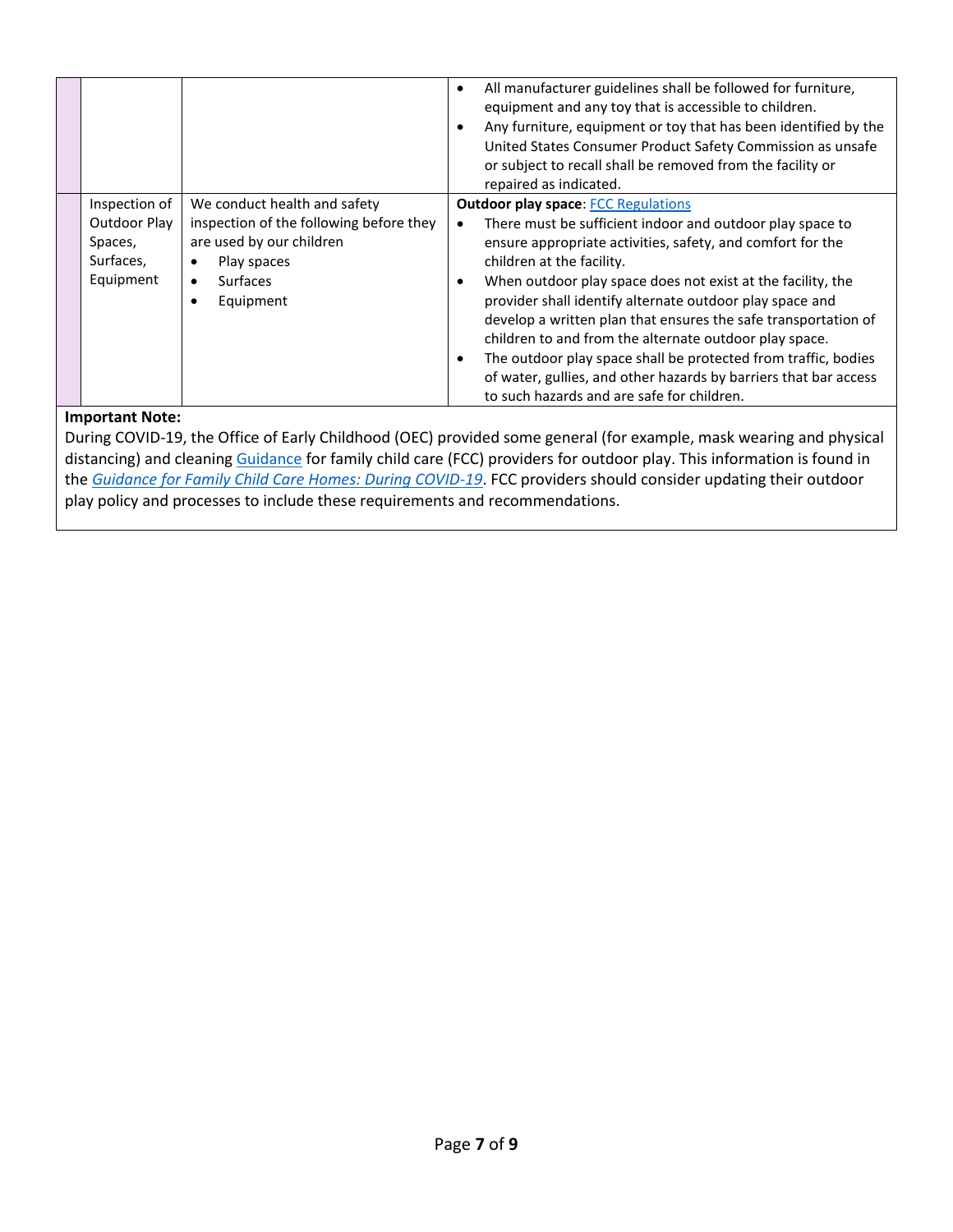#### **4. RESOURCES/REFERENCES:**

#### **Caring for Our Children (CFOC)**

- National Resource Center for Health and Safety in Child Care and Early Education <https://nrckids.org/>
- Benefits of Outdoor Play and Exploration [https://eclkc.ohs.acf.hhs.gov/learning-environments/supporting-outdoor-play-exploration-infants](https://eclkc.ohs.acf.hhs.gov/learning-environments/supporting-outdoor-play-exploration-infants-toddlers/benefits-outdoor-play-exploration)[toddlers/benefits-outdoor-play-exploration](https://eclkc.ohs.acf.hhs.gov/learning-environments/supporting-outdoor-play-exploration-infants-toddlers/benefits-outdoor-play-exploration)
- Playing Outdoors <https://nrckids.org/CFOC/Database/3.1.3.2>

#### **Childcare**

• Basic Tips to Keep Children in Child Care Safe Outdoors [https://childcare.extension.org/basic-tips-to-keep-children-in-child-care-safe-outdoors/Connecticut Office of](https://childcare.extension.org/basic-tips-to-keep-children-in-child-care-safe-outdoors/Connecticut%20Office%20of%20Early%20Childhood) [Early Childhood](https://childcare.extension.org/basic-tips-to-keep-children-in-child-care-safe-outdoors/Connecticut%20Office%20of%20Early%20Childhood)

#### **Connecticut Office of Early Childhood**

- Guidance for Family Child Care Homes During COVID-19 [OEC\\_FamilyChildCareHomesGuide\\_C12V1-S \(ctoec.org\)](https://www.ctoec.org/wp-content/uploads/2020/06/OEC-Child-Care-Home-Based-Guide.pdf)
- Proposed State of Connecticut Regulations of Office of Early Childhood Concerning Family Child Care Homes [https://www.ctoec.org/wp-content/uploads/2021/03/WATERMARK-Proposed\\_Regulation\\_PR2017-046-](https://www.ctoec.org/wp-content/uploads/2021/03/WATERMARK-Proposed_Regulation_PR2017-046-2.24.21.pdf) [2.24.21.pdf](https://www.ctoec.org/wp-content/uploads/2021/03/WATERMARK-Proposed_Regulation_PR2017-046-2.24.21.pdf)
- Watch our webinar: warm attitudes about cold play <https://www.ctoec.org/news/watch-our-webinar-warm-attitudes-about-cold-play/>

#### **National Program for Playground Safety**

- S.A.F.E. Framework for Playground Safety <https://www.playgroundsafety.org/safe/framework>
- Supervision <https://www.playgroundsafety.org/safe-resources/supervision>

#### **National Recreation and Park Association**

• Playground Safety: It's Not Just for Kids [https://www.zeager.com/content/uploads/2015/12/DirtyDozen\\_Final.pdf](https://www.zeager.com/content/uploads/2015/12/DirtyDozen_Final.pdf)

#### **National Weather Service**

• [www.nws.noaa.gov/om/heat/index.shtml](http://www.nws.noaa.gov/om/heat/index.shtml)